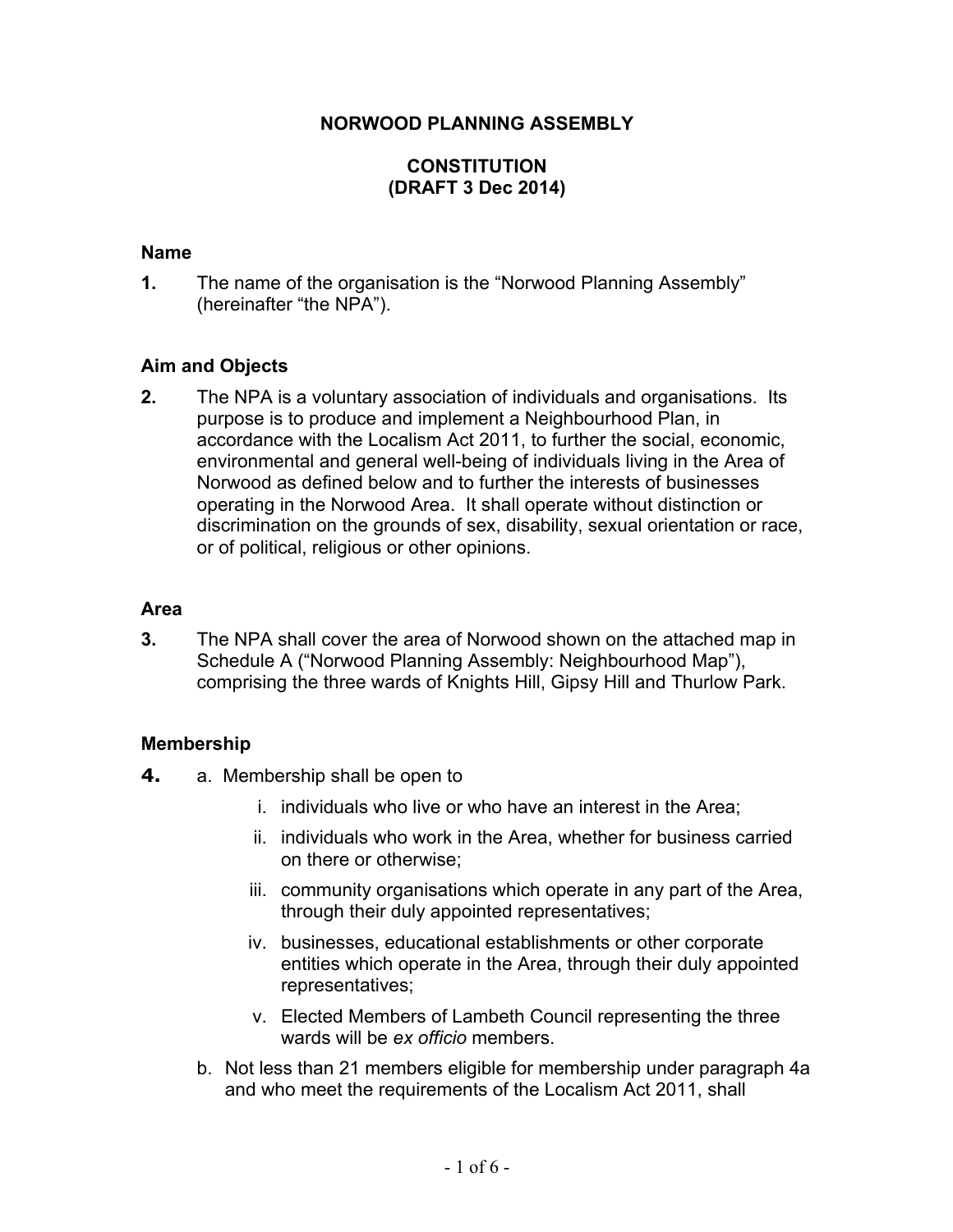become "designated members" of the NPA and will be recorded as representatives of the "Neighbourhood Forum" for statutory purposes. Such designated members will:

- i. Provide satisfactory evidence of eligibility
- ii. Provide contact details which may be used by the NPA for its lawful purposes and be supplied to Lambeth Council as the local planning authority.
- c. The Executive may refuse to accept, or may revoke, membership of any individual or organisation which in its opinion fails to meet the criteria for membership or which acts in a way inimical to the aims and objects set out in paragraph 2. Any person or organisation whose membership is revoked shall have the right to appeal to an Assembly Meeting of the NPA.

# **5. The Assembly**

- a. An Assembly, open to all members, will be convened at least twice per year to include an Annual General Meeting (AGM). The Assembly will be convened by the two founding community groups; the Norwood Action Group and the Norwood Forum. The Assembly will be chaired alternatively (or as agreed) by the respective chairs of the founding community groups.
- b. The AGM will be presented with an annual report and accounts by the NPA Executive, will elect the Executive Officers and will transact such business as to promote the aims and objects of the NPA and other such business as determined by the founding community groups.
- c. The NPA constitution can be amended only by majority vote at the Assembly.

# **6. The Executive and Officers**

- a. The day-to-day business of the NPA shall be conducted by the Executive, subject to decisions of an Assembly Meeting. The Executive shall consist of four Officers elected by a General Meeting and others as set out below. The term of office of any Officer of the Executive shall expire at the next Assembly Annual Meeting but members shall be eligible to stand for re-election for a continuous period not exceeding five years.
- b. The Officers will comprise a Chair, Vice Chair, Secretary and Treasurer. The two chairs of the founding community groups will be *ex-officio* members of the Executive. The Executive may co-opt up to ten additional members for a term to expire no later than the next following AGM. Such co-optees may chair any working parties formed for the purposes of the NPA. Officer duties shall include:
	- i. The Chair: chairing the Executive, reporting to the Assembly and being jointly responsible with the Treasurer to answer to the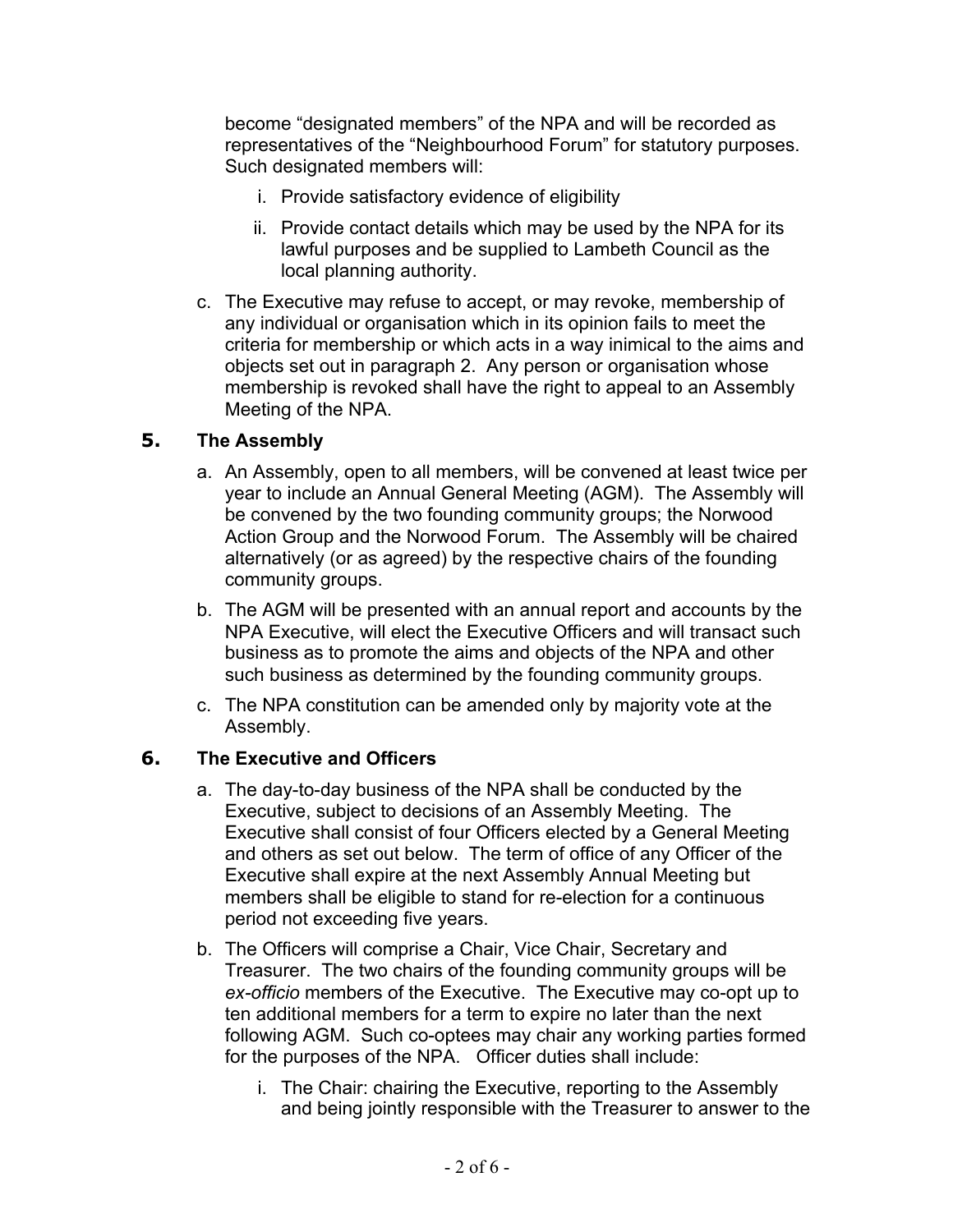Assembly Annual Meeting on the conduct of the financial affairs of the NPA

- ii. The Vice-Chair: deputising and assuming the Chair's responsibility for chairing meetings in the event of the Chair being unable to do so
- iii. the Secretary: handling the NPA's administration including minutes of meetings, maintaining the register of "designated members" and all matters relating to applications for and records of membership, ensuring compliance with data protection legislation;
- iv. The Treasurer: handling all the NPA's financial business, preparing financial reports and jointly with the Chair answering to the Assembly Annual Meeting on the conduct of the financial affairs of the NPA.
- c. The Executive shall meet not less than once every three months. The Secretary shall give at least seven days' notice of meetings to all members of the Executive.
- d. The Executive may appoint sub-committees (or task groups) to carry out specific roles or projects. Any such sub-committee may co-opt such persons as it thinks fit to enable it to perform its function but shall not take any action beyond the terms of its appointment and shall report on its activities to the Executive.
- e. Decisions of the Executive shall be taken by a simple majority of those present.
- f. The Executive shall keep minutes of all its proceedings which shall be available for inspection by any member on giving no less than ten days' notice to the Secretary.
- g. Any member may attend any meeting of the Executive and may speak at the discretion of the Chair but may not vote.

# **Meetings**

- **7.** The Assembly of all members shall be the controlling body of the NPA and will be convened by the Norwood Action Group and the Norwood Forum which are the founding community groups.
- **8.** Assembly Annual Meeting (AGM)
	- a. An AGM shall be held on a day to be agreed by the founding groups not later than three months after the end of the NPA's financial year.
	- b. The business of the AGM shall include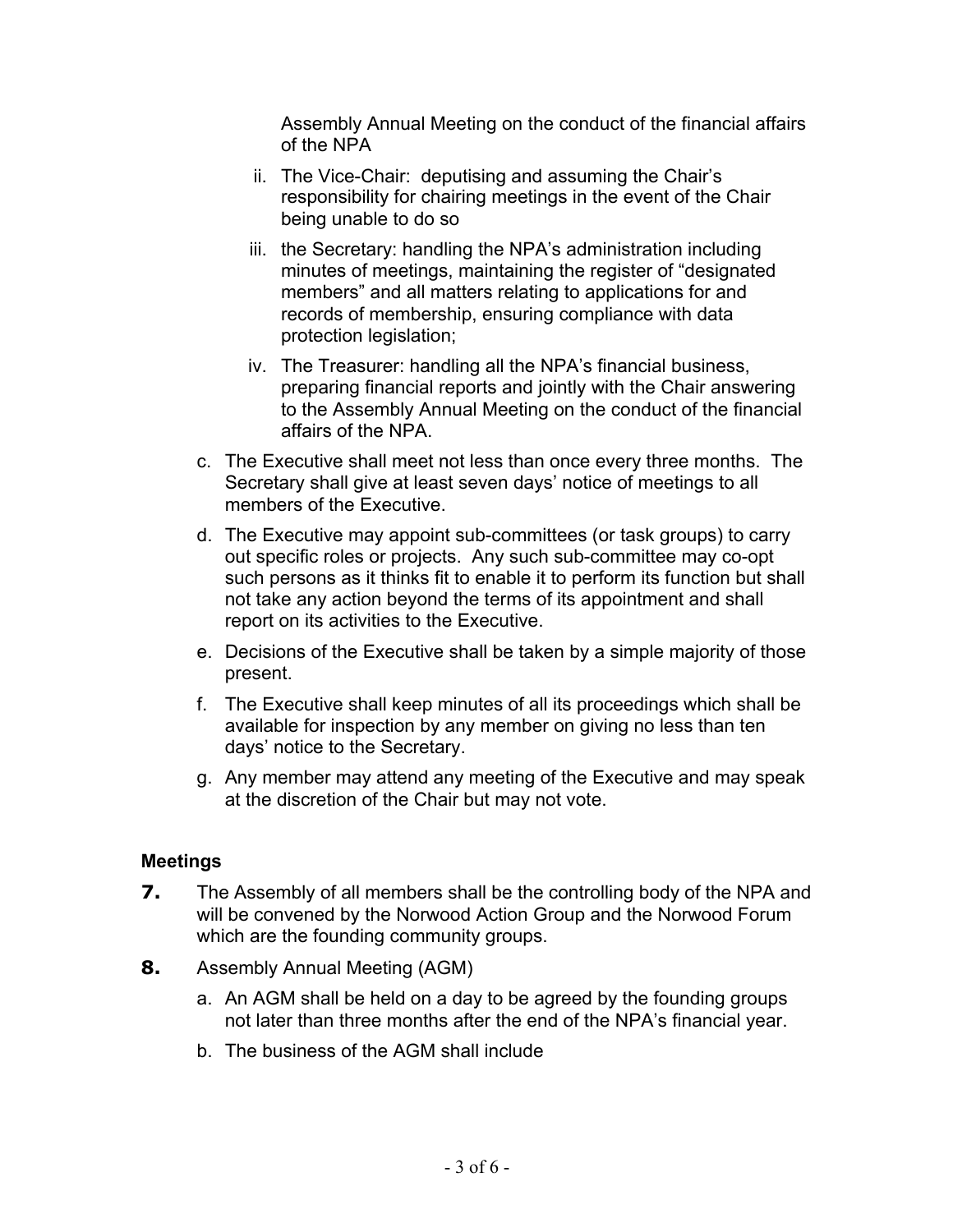- i. a report from the Executive Chair on the activities of the Executive since the previous AGM and its plans for the forthcoming year;
- ii. consideration of and if thought fit approval of the accounts of the NPA for the previous financial year together with an independent report on those accounts;
- iii. appointment of an independent auditor to report to the following AGM on the accounts for the current financial year;
- iv. any other business as required by the Constitution or as directed by the founding groups;
- v. consideration of any motion which has been submitted by a member of the NPA in time for circulation with the notice of the AGM;
- vi. Election of the Executive Officers for the forthcoming year.
- c. The founding groups shall give all members (individuals or groups) at least 14 days' notice of the time and place of the AGM. Such notice shall include details of all business to be transacted at the meeting.
- d. Nominations for election to the Executive shall be invited in the notice calling the AGM and must be proposed and seconded in writing by members with the signed consent of the candidate. Nominations may be made at the AGM at any point until immediately after the reports of the Executive and the Treasurer. A proposal speech in support of candidates may be given at the discretion of the chair and will be limited to two minutes.
- e. Election of Executive Officers may be taken *en bloc* if there are no more nominations than there are vacancies to be filled in accordance with para. 6. b. unless any member objects, in which case the meeting shall vote on each nomination separately.
- f. In the event of there being more nominations than vacancies a ballot shall be held with ballot papers being distributed at the AGM for return by the end of the meeting. Voting shall be by simple majority. The meeting shall agree to the appointment of one or more scrutineers to act as returning officers and to advise the Assembly Chair on the results.
- g. The AGM may by a majority vote of those present and voting agree to consider any urgent or important business which has arisen since dispatch of the notice of the meeting.
- **9.** Other Assembly Meetings

In the period between AGMs, the NPA shall meet at least once as an Assembly Meeting of all members, to receive an interim report and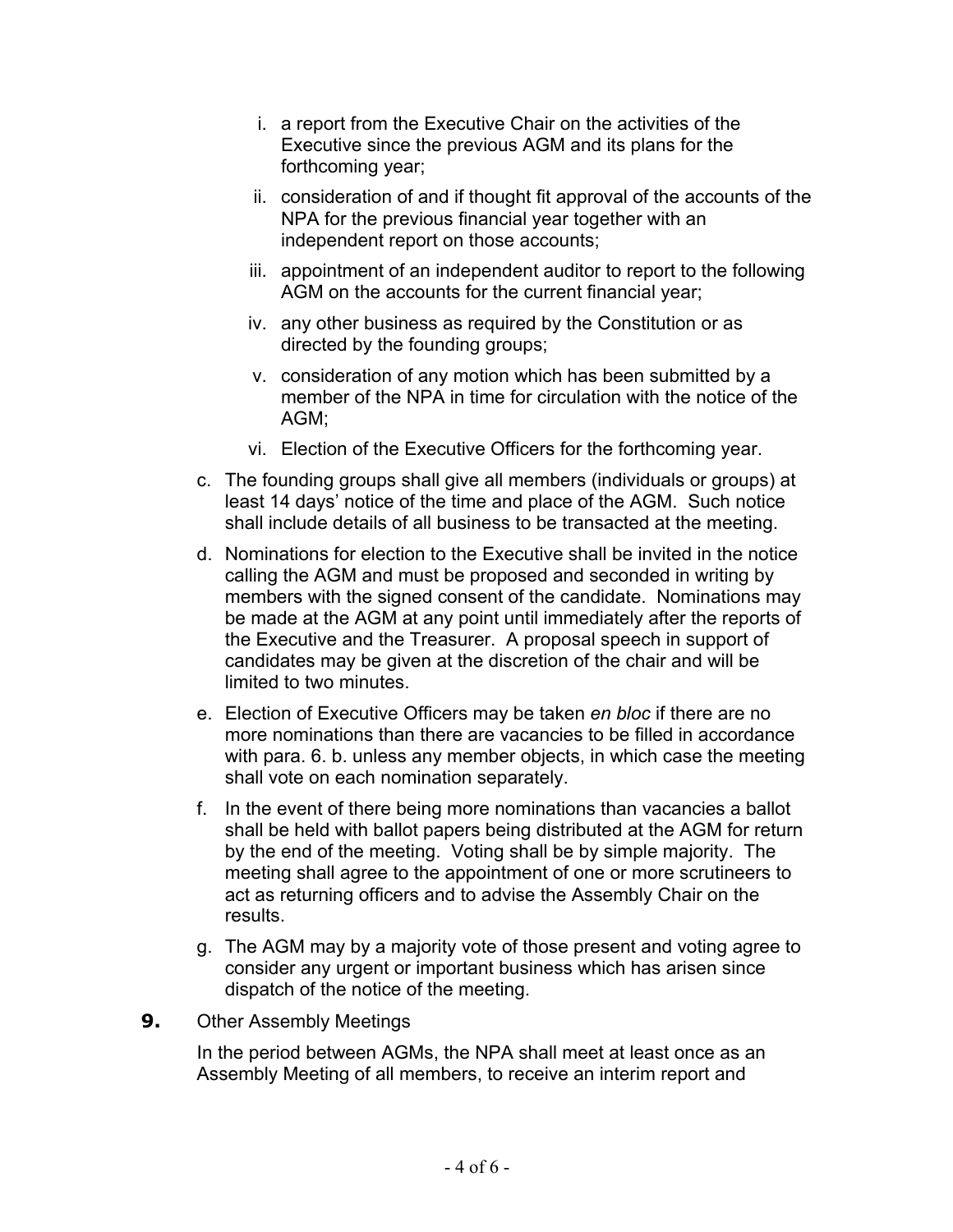transact any other business. At least 14 days' notice shall be given to all members.

- **10.** Conduct of Assembly meetings
	- a. Twenty one members shall constitute a quorum. A quorum is not required to receive the report and accounts.
	- b. Voting at Assembly meetings shall be by show of hands, except as provided in sub-paragraph 8.f above.
	- c. Proxy votes will not be allowed.

## **Finance**

- **11.** The finances of the NPA shall be controlled as follows.
	- a. The NPA's accounting period shall be annual ending on 30 April.
	- b. A General Meeting may decide to set a subscription rate, no greater than the rates which apply to the founding groups, for membership of the NPA together with such different categories of subscription or concession as it thinks fit.
	- c. The Treasurer shall maintain for a period of six years or until the winding up of the NPA whichever is the sooner and pass on to his or her successor all accounting records which shall be subject to independent inspection and reporting to the AGM as provided in paragraph 8.b.ii and such records shall be available for inspection by any member on giving not less than 10 days' notice.
	- d. The Treasurer shall open and maintain a bank or other appropriate account in the name of the NPA which account or accounts shall be controlled by a mandate requiring the signature of no fewer than two of the Officers as listed in paragraph 6.b..

# **12. Constitution and Interpretation**

- a. Definitions. In this Constitution, "community organisations" includes residents' associations, charities, churches and other religious establishments, welfare organisations and other bodies which operate wholly or partly within the Area and whose aims are consistent with the objects of the NPA; "Neighbourhood Plan" includes but is not limited to a neighbourhood development plan as defined in the Localism Act 2011.
- b. In the event of any question arising where the interpretation of this Constitution is in doubt or where it is silent, the Executive shall have the power to act according to its own interpretation and at its discretion, subject to ratification by the Assembly.